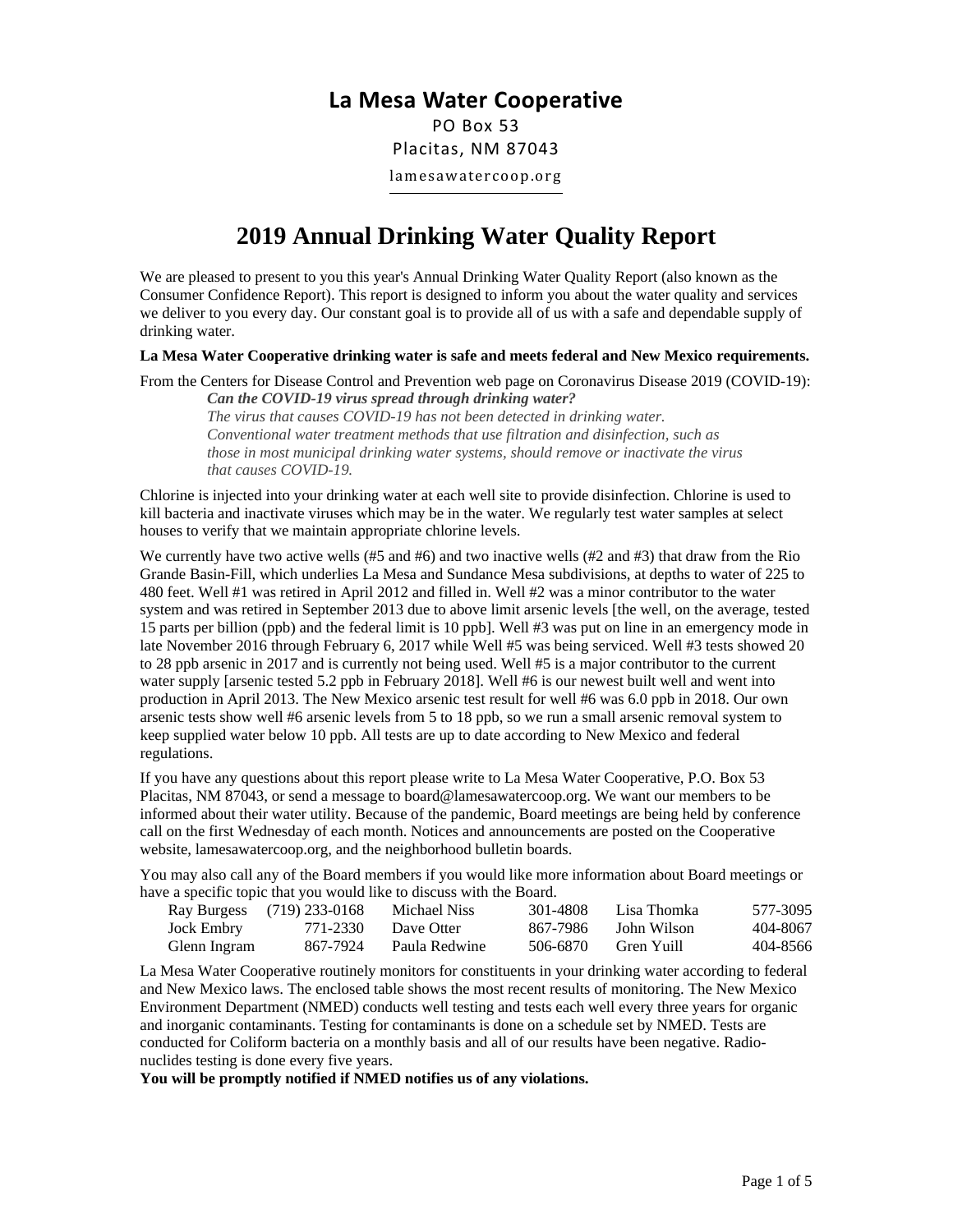### **Water Quality Data Table**

The table below lists all of the drinking water contaminants that we detected during the calendar year of this report. The presence of contaminants in the water does not necessarily indicate that the water poses a health risk. Unless otherwise noted, the data presented in this table is from testing done in the calendar year of the report. The EPA or the New Mexico requires us to monitor for certain contaminants less than once per year because the concentrations of these contaminants do not change frequently.

| <b>Contaminants</b>                                   | <b>MCLG</b><br>or<br><b>MRDLG</b> | MCL,<br>TT, or<br><b>MRDL</b> | Your<br><b>Water</b> | Low  | Range<br>High | <b>Sample</b><br><b>Date</b> | <b>Violation</b> | <b>Typical Source</b>                                                            |
|-------------------------------------------------------|-----------------------------------|-------------------------------|----------------------|------|---------------|------------------------------|------------------|----------------------------------------------------------------------------------|
|                                                       |                                   |                               |                      |      |               |                              |                  |                                                                                  |
| <b>Inorganic Contaminants</b>                         |                                   |                               |                      |      |               |                              |                  |                                                                                  |
| Arsenic (ppb)                                         | $\mathbf{0}$                      | 10                            | 6                    | 5.2  | 6             | 2018                         | N <sub>o</sub>   | Erosion of natural<br>deposits; Runoff from<br>orchards                          |
| Barium (ppm)                                          | 2                                 | $\overline{2}$                | .085                 | .039 | .085          | 2018                         | N <sub>o</sub>   | Erosion of natural<br>deposits; Discharge of<br>Drilling wastes                  |
| Fluoride (ppm)                                        | 4                                 | $\overline{4}$                | 0.90                 | 0.30 | 0.90          | 2018                         | No               | Erosion of natural<br>deposits; Water additive<br>which promotes strong<br>teeth |
| Selenium (ppb)                                        | 50                                | 50                            | 1.3                  | 1.2  | 1.3           | 2018                         | N <sub>o</sub>   | Erosion of natural<br>deposits; Discharge<br>from petroleum<br>refineries        |
| Zinc (ppm)                                            |                                   | 5                             | .097                 | .043 | .097          | 2018                         | No               | Erosion of natural<br>deposits; Industrial<br>wastewaters                        |
| <b>Radioactive Contaminants</b>                       |                                   |                               |                      |      |               |                              |                  |                                                                                  |
| Uranium $(\mu g/L)$                                   | $\boldsymbol{0}$                  | 30                            | 6                    | 3    | 6             | 2018                         | N <sub>o</sub>   | Erosion of natural<br>deposits                                                   |
| Gross alpha<br>including radon &<br>uranium $(pCi/L)$ | $\boldsymbol{0}$                  | 15                            | 6.8                  | 5.6  | 6.8           | 2018                         | N <sub>0</sub>   | Erosion of natural<br>deposits                                                   |
| Gross alpha<br>excluding radon &<br>uranium (pCi/L)   | $\boldsymbol{0}$                  | 15                            | 3.6                  | 2.8  | 3.6           | 2018                         | N <sub>o</sub>   | Erosion of natural<br>deposits                                                   |
| Combined radium<br>226/228 (pCi/L)                    | $\overline{0}$                    | 5                             | 0.5                  | 0.5  | 0.5           | 2018                         | N <sub>o</sub>   | Erosion of natural<br>deposits                                                   |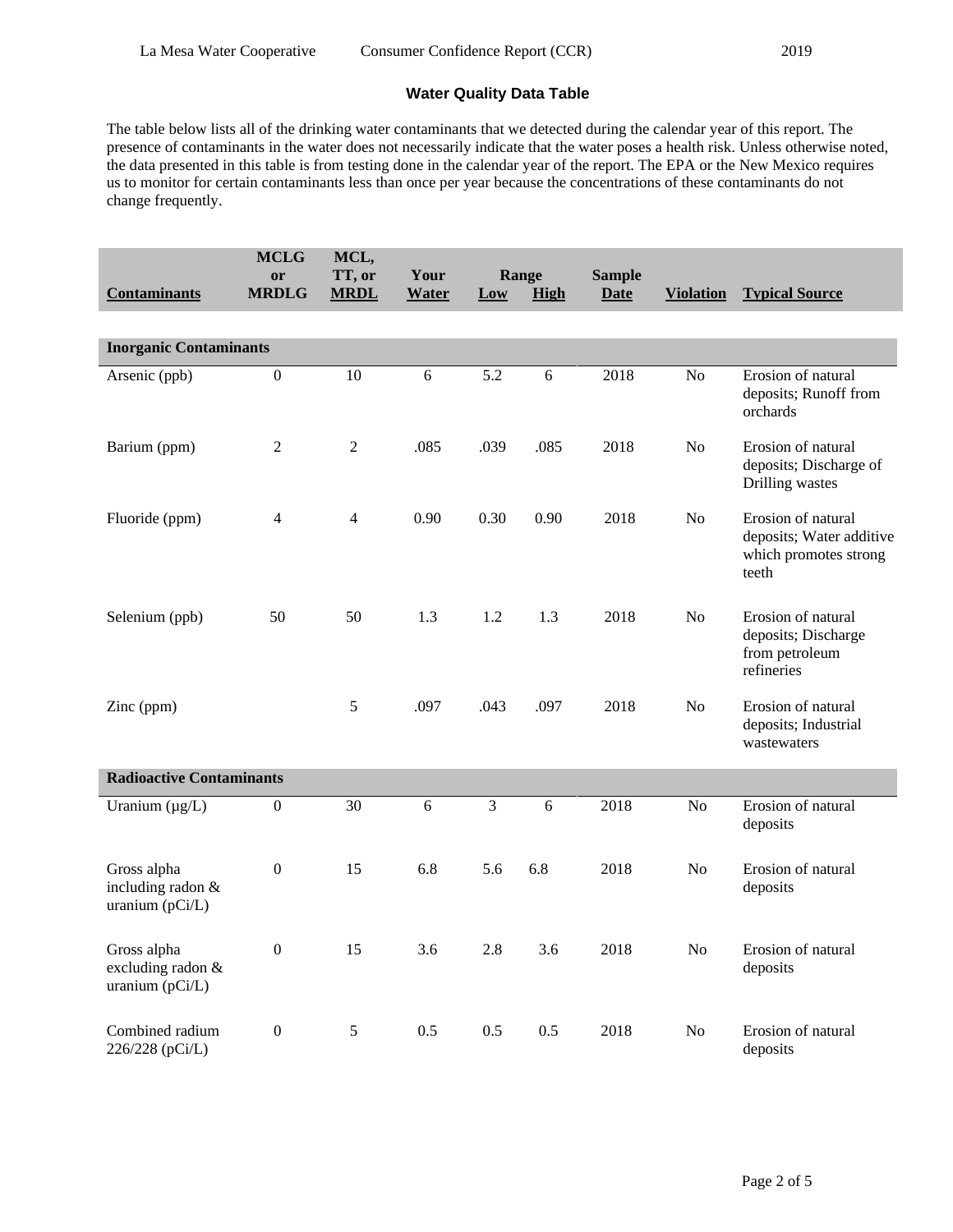ND ND: Not detected<br>NR NR: Monitoring n

| <b>Contaminants</b>                                 | <b>MCLG</b><br><b>or</b><br><b>MRDLG</b> | MCL,<br>TT, or<br><b>MRDL</b>                            | Your<br>Water               | Low                          | Range<br>High                    | <b>Sample</b><br>Date | <b>Violation</b>     | <b>Typical Source</b>                                                         |
|-----------------------------------------------------|------------------------------------------|----------------------------------------------------------|-----------------------------|------------------------------|----------------------------------|-----------------------|----------------------|-------------------------------------------------------------------------------|
|                                                     |                                          |                                                          |                             |                              |                                  |                       |                      |                                                                               |
| <b>Disinfectants &amp; Disinfection By-Products</b> |                                          |                                                          |                             |                              |                                  |                       |                      |                                                                               |
| Chlorine (ppm)                                      | 4                                        | 4                                                        | 0.40                        | .23                          | .49                              | 2019                  | N <sub>0</sub>       | Water additive used to<br>control microbes                                    |
| TTHM's[Total<br><b>Trihalomethanes</b><br>(ppb)     | $\boldsymbol{0}$                         | 80                                                       | 1.4                         | $\boldsymbol{0}$             | 1.4                              | 2019                  | N <sub>o</sub>       | By-product of drinking<br>water chlorination                                  |
| <b>Contaminants</b>                                 | <b>MCLG</b>                              | AL                                                       | Your<br><b>Water</b><br>90% | <b>Sample</b><br><b>Date</b> | # Samples<br><b>Exceeding AL</b> |                       | <b>Exceeds</b><br>AL | <b>Typical Source</b>                                                         |
| <b>Inorganic Contaminants</b>                       |                                          |                                                          |                             |                              |                                  |                       |                      |                                                                               |
| Copper - action level at<br>consumer taps (ppm)     | 1.3                                      | 1.3                                                      | 0.32                        | 2017                         | $\boldsymbol{0}$                 |                       | N <sub>o</sub>       | Corrosion of household<br>plumbing systems;<br>Erosion of natural<br>deposits |
| Lead – action level at<br>Consumer taps (ppb)       | $\Omega$                                 | 15                                                       | 1.6                         | 2017                         | $\Omega$                         |                       | N <sub>o</sub>       | Corrosion of household<br>plumbing systems;<br>Erosion of natural<br>deposits |
| <b>Unit Descriptions</b>                            |                                          |                                                          |                             |                              |                                  |                       |                      |                                                                               |
| <b>Term</b>                                         |                                          | <b>Definition</b>                                        |                             |                              |                                  |                       |                      |                                                                               |
| ppm                                                 |                                          | ppm: parts per million, or milligrams per liter (mg/L)   |                             |                              |                                  |                       |                      |                                                                               |
| ppb                                                 |                                          | ppb: parts per billion, or micrograms per liter (µg/L)   |                             |                              |                                  |                       |                      |                                                                               |
| pCi/L                                               |                                          | pCi/L: picocuries per liter (a measure of radioactivity) |                             |                              |                                  |                       |                      |                                                                               |
| <b>NA</b>                                           |                                          | NA: not applicable                                       |                             |                              |                                  |                       |                      |                                                                               |

| <b>Important Drinking Water Definitions</b> |                                                                                               |  |  |  |
|---------------------------------------------|-----------------------------------------------------------------------------------------------|--|--|--|
| <b>Term</b>                                 | <b>Definition</b>                                                                             |  |  |  |
| <b>MCLG</b>                                 | MCLG: Maximum Contaminant Level Goal: The level of a contaminant in drinking water            |  |  |  |
|                                             | below which there is no known or expected risk to health. MCLGs allow for a margin of         |  |  |  |
|                                             | safety.                                                                                       |  |  |  |
| <b>MCL</b>                                  | MCL: Maximum Contaminant Level: The highest level of a contaminant that is allowed in         |  |  |  |
|                                             | drinking water. MCLs are set as close to the MCLGs as feasible using the best available       |  |  |  |
|                                             | treatment technology.                                                                         |  |  |  |
| <b>TT</b>                                   | TT: Treatment Technique: A required process intended to reduce the level of a contaminant in  |  |  |  |
|                                             | drinking water.                                                                               |  |  |  |
| AL                                          | AL: Action Level: The concentration of a contaminant which, if exceeded, triggers treatment   |  |  |  |
|                                             | or other requirements which a water system must follow.                                       |  |  |  |
| Variance and Exemptions                     | Variances and Exemptions: State or EPA permission not to meet an MCL or a treatment           |  |  |  |
|                                             | technique under certain conditions.                                                           |  |  |  |
| <b>MRDLG</b>                                | MRDLG: Maximum residual disinfection level goal. The level of a drinking water disinfectant   |  |  |  |
|                                             | below which there is no known or expected risk to health. MRDLGs do not reflect the benefits  |  |  |  |
|                                             | of the use of disinfectants to control microbial contaminants.                                |  |  |  |
| <b>MRDL</b>                                 | MRDL: Maximum residual disinfectant level. The highest level of a disinfectant allowed in     |  |  |  |
|                                             | drinking water. There is convincing evidence that addition of a disinfectant is necessary for |  |  |  |
|                                             | control of microbial contaminants.                                                            |  |  |  |
| <b>MNR</b>                                  | <b>MNR: Monitored Not Regulated</b>                                                           |  |  |  |
| <b>MPL</b>                                  | MPL: State Assigned Maximum Permissible Level                                                 |  |  |  |

NR: Monitoring not required, but recommended.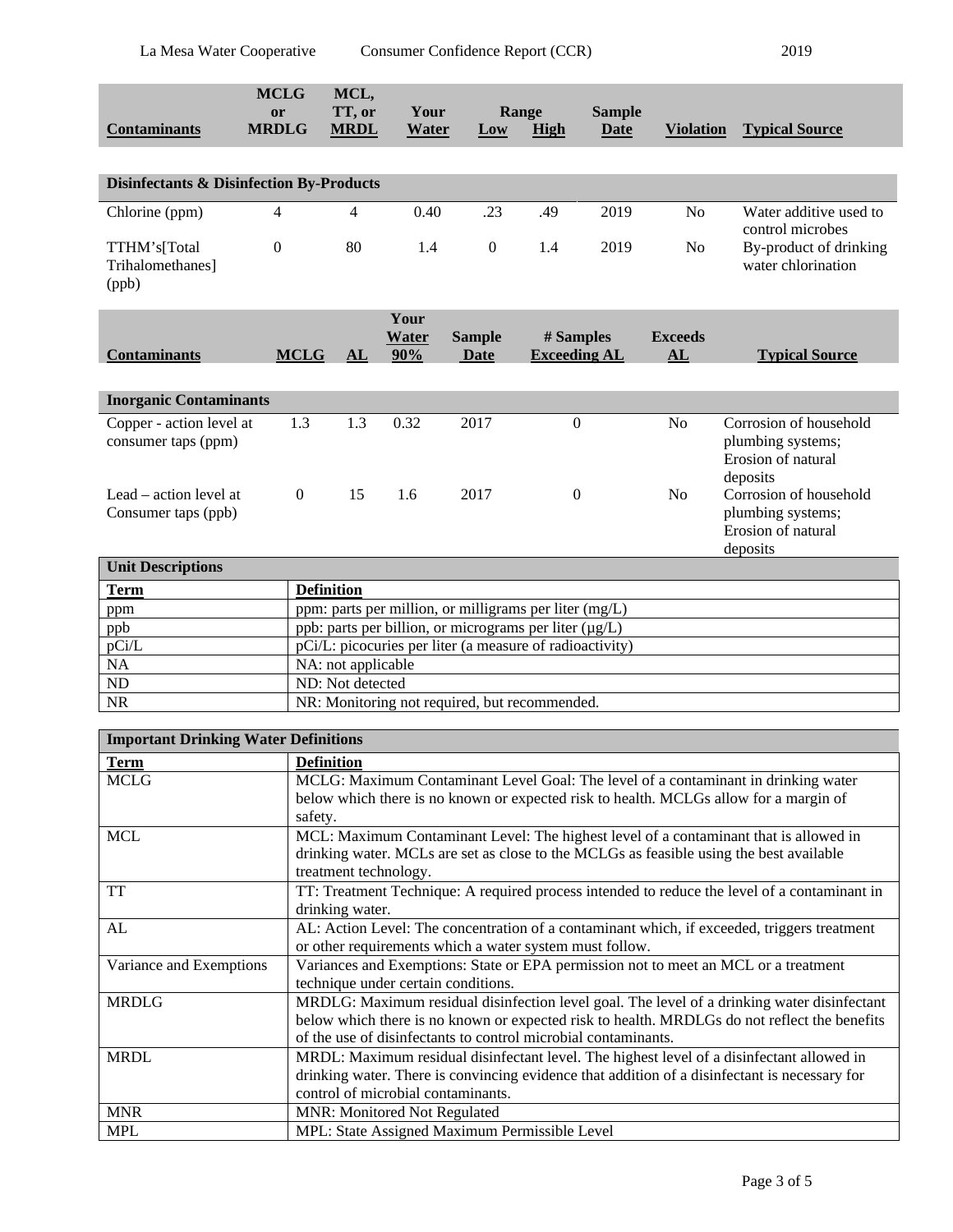Arsenic is a naturally occurring mineral known to cause cancer in humans at high concentrations. Some people who drink water containing arsenic significantly in excess of the regulatory standard over many years, could experience skin damage or problems with their circulatory system, and may have an increased risk of getting cancer. As of January 23, 2006, the Environmental Protection Agency (EPA) has imposed a more stringent standard of 10 ppb (parts per billion) compared to the previous standard of 50 ppb.

In 2006 La Mesa Water Cooperative began the process of addressing arsenic abatement, primarily because Well #3's arsenic level is 20-28 ppb - below the old standard, but non-compliant with the new one, so this well is not currently in use. Well #5 was drilled and put on-line in 2007. It is located at the La Mesa Park site on 5 Calle Cienega, and is presently supplying water with an arsenic level below the 10 ppb standard.

In 2015, we installed an arsenic treatment system at Well # 6. A pilot study was conducted and the system was deemed capable of treating the arsenic at this well. Due to the variability of the arsenic in the well, the treatment system is operated about six months per year.

In 2017, we ran pilot tests at well #3, and determined that arsenic removal is feasible. We are in the process of designing an arsenic treatment facility which we plan to have in operation in 2021.

As you can see by the table, our system had no water quality violations. We're proud that your drinking water meets or exceeds all federal and New Mexico requirements. We have learned through our monitoring and testing that some constituents have been detected. The EPA has determined that your water IS SAFE at these levels. Our water is sampled regularly and tested by the New Mexico Environment Department.

Drinking water, including bottled water, may reasonably be expected to contain at least small amounts of some contaminants. The presence of contaminants does not necessarily indicate that water poses a health risk. More information about contaminants and potential health effects can be obtained by calling the Environmental Protection Agency's (EPA) Safe Drinking Water Hotline (800-426-4791). The sources of drinking water (both tap water and bottled water) include rivers, lakes, streams, ponds, reservoirs, springs, and wells. As water travels over the surface of the land or through the ground, it dissolves naturally occurring minerals and, in some cases, radioactive material, and can pick up substances resulting from the presence of animals or from human activity:

- microbial contaminants, such as viruses and bacteria, that may come from sewage treatment plants, septic systems, agricultural livestock operations, and wildlife;
- inorganic contaminants, such as salts and metals, which can be naturally occurring or result from urban stormwater runoff, industrial, or domestic wastewater discharges, oil and gas production, mining, or farming;
- pesticides and herbicides, which may come from a variety of sources such as agriculture, urban stormwater runoff, and residential uses;
- organic Chemical Contaminants, including synthetic and volatile organic chemicals, which are byproducts of industrial processes and petroleum production, and can also come from gas stations, urban stormwater runoff, and septic systems; and radioactive contaminants, which can be naturally occurring or be the result of oil and gas production and mining activities.

In order to ensure that tap water is safe to drink, EPA prescribes regulations that limit the amount of certain contaminants in water provided by public water systems. Food and Drug Administration (FDA) regulations establish limits for contaminants in bottled water which must provide the same protection for public health.

Some people may be more vulnerable to contaminants or the lack thereof in drinking water than the general population. Immuno-compromised persons such as persons with cancer undergoing chemotherapy, persons who have undergone organ transplants, people with HIV/AIDS or other immune system disorders, some elderly, and infants can be particularly at risk from infections. These people should seek advice about drinking water from their health care providers. EPA/CDC guidelines on appropriate means to lessen the risk of infection by cryptosporidium and other microbiological contaminants are available from the Safe Drinking Water Hotline (800-426-4791).